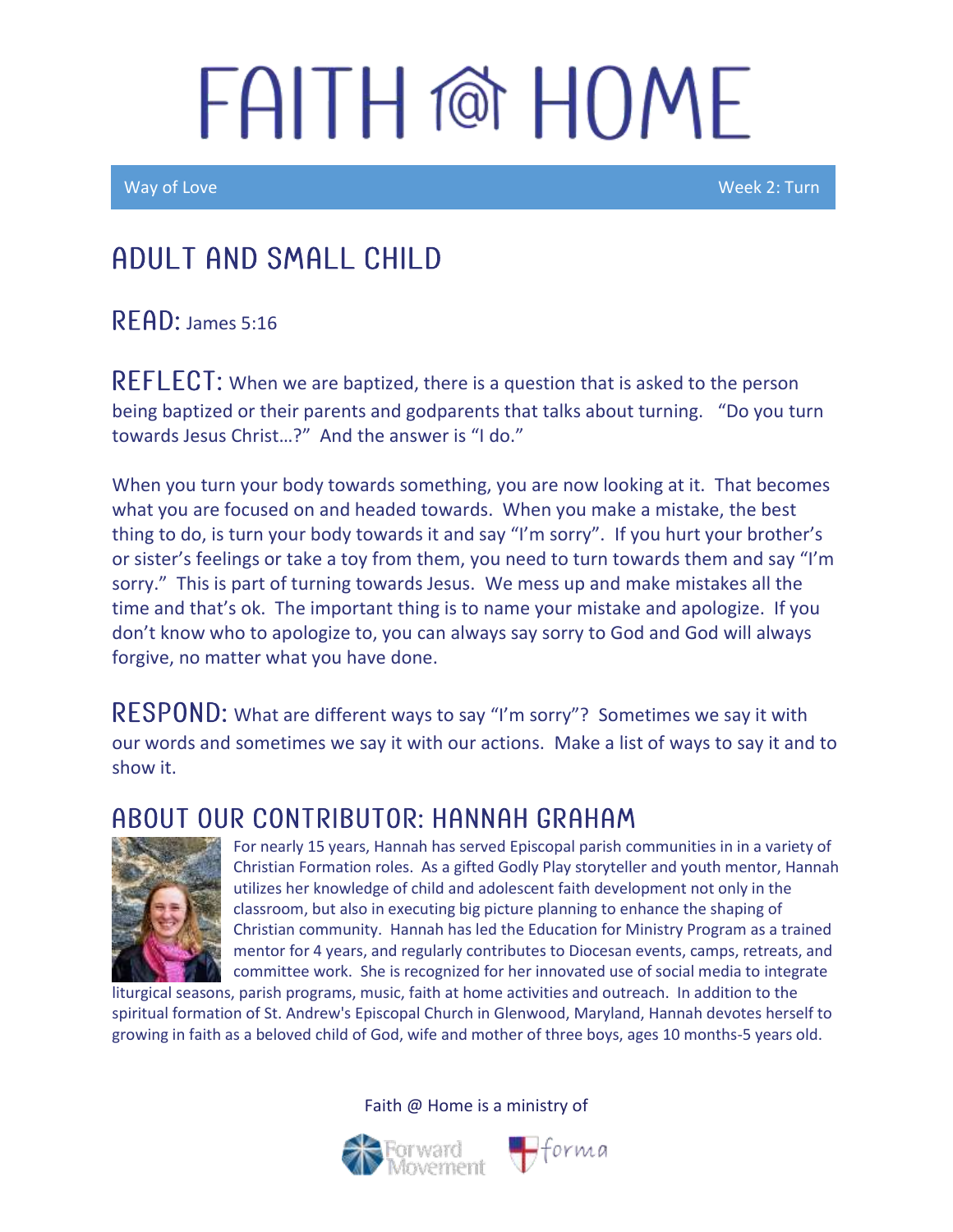Ī

Way of Love Week 2: Turn

## Adult and elementary

#### **READ: Mark 2:13-17**

REFLECT: Last week, we heard the story of Jesus calling His disciples to come and follow Him. He picked ordinary people working family trades to follow Him, which was unheard of at the time. This week, we read in Mark's gospel about Jesus meeting Levi, the son of a tax collector; and Jesus calls for Levi to come and follow. Tax collectors were not the most trustworthy people in Jesus' time, and they were often guilty of cheating people out of money to make themselves richer. The fact that Jesus and His disciples would go and eat with them was a big deal. Some of the other religious leaders of the day, the Pharisees, were very upset, but Jesus reminded them that He came to heal sinners.

We are ALL sinners, but sometimes we forget that as we try our best to be good. When talking with the Pharisees, Jesus used the example of going to the doctor, "Healthy people don't need a doctor, but sick people do." Just as we turn to our doctors and medical teams when our bodies and minds need care, so we must turn to God when our spirit needs healing. We are all sinners; therefore, Jesus came for all, and we are reminded that God's love covers all.

RESPOND: Have a conversation with Jesus every day this week. Tell Him what's going on in your life—the things that are going well, the things that are going poorly, and the things you'd like to try differently. Where do you need God to heal you this week? You can either talk to Jesus in your prayer time, or you can write Jesus a letter. Find a quiet space, as you're able, for a few minutes every day and turn back to Jesus to take care of your spirit.

### ABOUT OUR CONTRIBUTOR: ERIN WOLF



Erin Wolf is a Youth Minister hailing from Little Chute, WI where she lives with her four kids. She serves both All Saints Episcopal in Appleton and the Episcopal Diocese of Fond du Lac. Her ministry focuses include children & youth, camp & retreats, music, service work, interactive prayer for all ages, and more. You can connect with her via email at ewolf@diofdl.org.



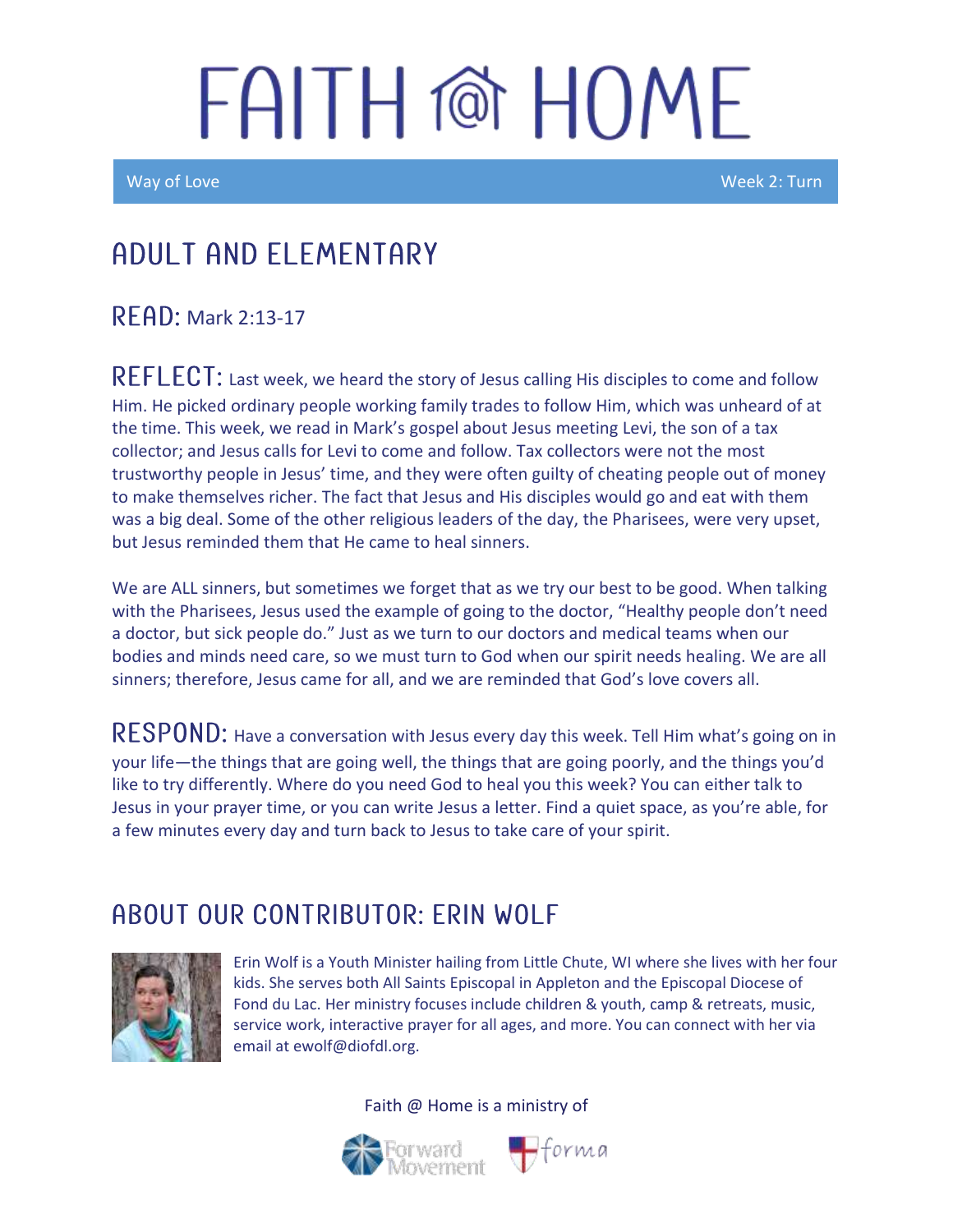Way of Love New York 2: Turn and the United States of the United States and Week 2: Turn

## Adult and youth

RFAD: Joel 2:12-13

REFLECT: All of us need to return to God. We are not perfect. We are not always on the right path. We fall short of fully loving God and loving other people. However, this passage from Joel reminds us that God is merciful and compassionate, gifting us with grace and forgiveness that remind us we are beloved children of God. Jesus' life and example teaches us this.

Practicing the way of love challenges us to turn and fix our eyes on Jesus, which means admitting the ways in which we have turned away in the first place. We seek out and ask for forgiveness and mercy in our lives, even in our imperfections. Turning and fixing our eyes on Jesus also means that we have to recognize the distractions and roadblocks that get in the way of turning and following where Jesus is calling us to go.

Turning toward and fixing our eyes on Jesus can be difficult. It is an intentional practice. In our highly busy and over connected world, it becomes all too easy for us to spend more time targeting others on social media than admitting the ways in which we have contributed to a conflict. It is also easy for us to dwell on past words and actions that have caused us to turn away. We have to leave our past behind and step into a present and a future filled with love, grace, mercy, and forgiveness.

 $\sf{RESPOND:}$  Think of one thing that is weighing on your heat and causing you to turn away from Jesus. Perhaps it's a fear or worry; maybe it's a conflict you have with another person. Instead of dwelling in this weight, return to God and share what's on your heart in a way that makes sense to you. You may wish to journal, pray, or create your own artistic expression. Whatever you do, use this activity as an outlet for you to turn back to Jesus, following the way of love and recognizing God's mercy and forgiveness.

#### ABOUT OUR CONTRIBUTOR: VICTORIA HOPPES



Victoria Hoppes is the Camp Director at Waycross Camp and Conference Center and the Youth Ministry Coordinator for the Episcopal Diocese of Indianapolis. She has ministry experience with youth, family, and camping programs at both the parish and diocesan levels. She holds degrees from Texas Lutheran University and Luther Seminary. She also holds a certificate in Youth and Family Ministry from Forma's Faith Formation Academy. You can follow Victoria on her website, [www.ministryincontext.com,](http://www.ministryincontext.com/) or on social media (@vlhoppes).